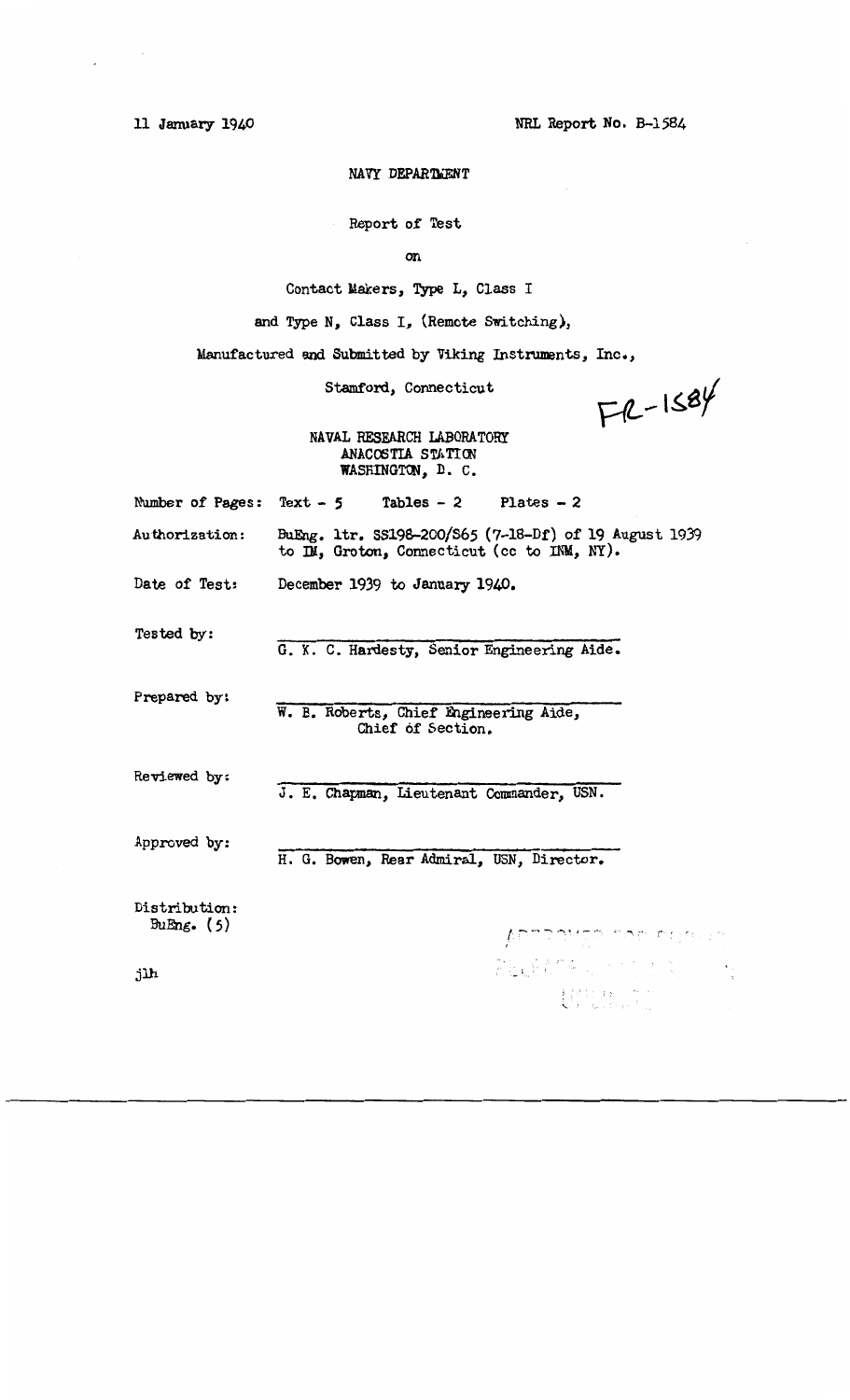# TABLE OF CONTENTS

 $\overline{\phantom{a}}$ 

 $\sim$ 

 $\bar{I}$ 

 $\Box$ 

| Subject                               |  |  | Page |  |
|---------------------------------------|--|--|------|--|
|                                       |  |  |      |  |
|                                       |  |  |      |  |
|                                       |  |  |      |  |
| Description of Material under Test. 2 |  |  |      |  |
|                                       |  |  |      |  |
|                                       |  |  |      |  |
|                                       |  |  |      |  |

# **APPENDICES**

| Operating points of Type L, Class I contact maker $\ldots$ Table 1                  |  |  |  |  |
|-------------------------------------------------------------------------------------|--|--|--|--|
| Operating points of Type N, Class I contact maker  Table 2                          |  |  |  |  |
| Photograph of sample Type L, Class I contact maker,<br>case cover removed Plate $l$ |  |  |  |  |
| Photograph of sample Type N, Class I contact maker,<br>case cover removed Plate 2   |  |  |  |  |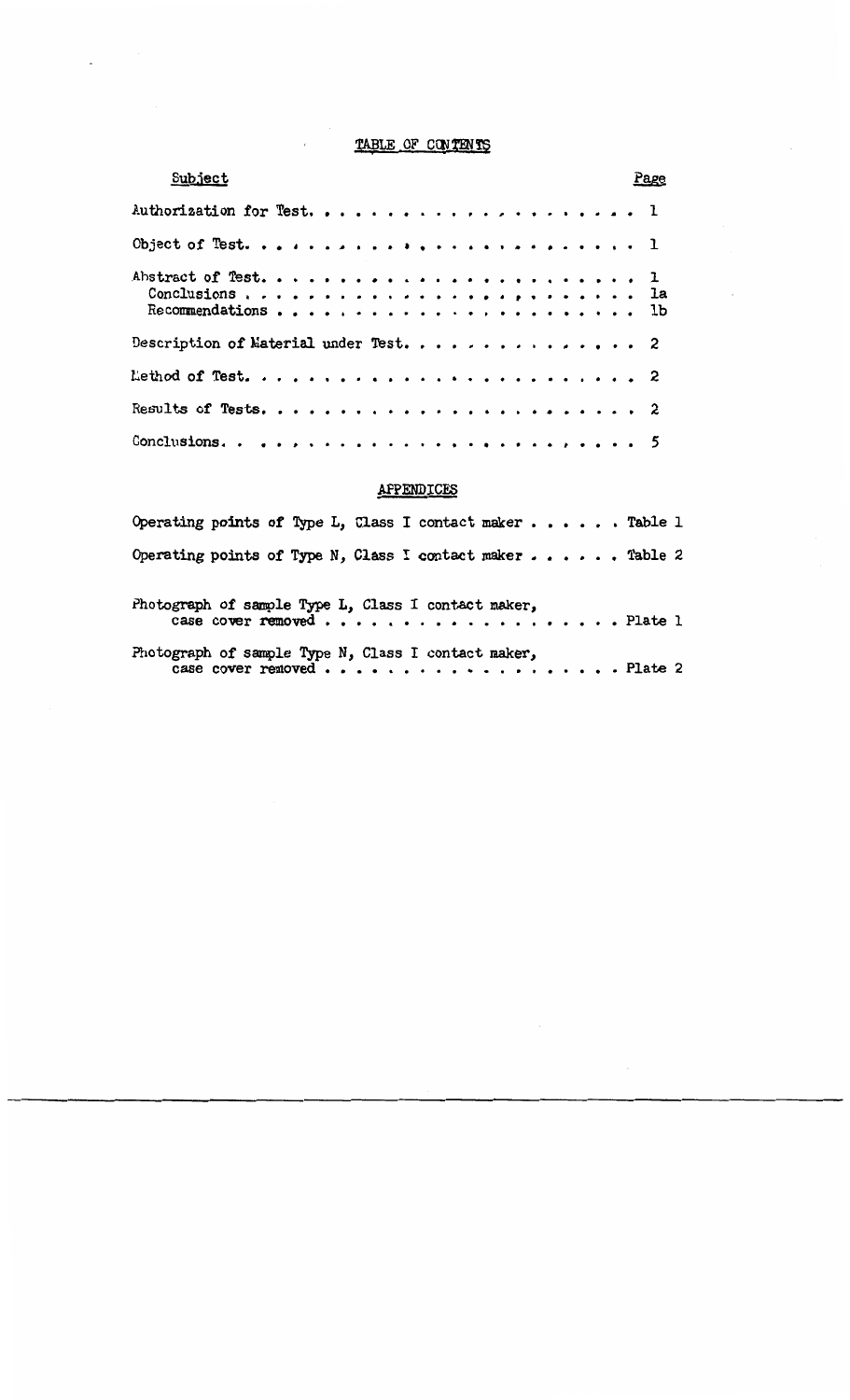### AUTHORIZATION FOR TEST

1. Under reference (a), the subject samples of contact makers were forwarded to this Laboratory for suitability tests as outlined by reference (b). However, due to previous unsatisfactory tests and noncompliance with the specification, the Bureau orally requested that a complete qualification test be conducted and reported in the usual manner. Other references pertinent to this problem are listed as references (c) to (e), inclusive.

- Reference: (a) INM, NY ltr. EN8-5/725-31(A-3)212 of 27 November 1939 to Director, NRL.
	- (b) BuEng. ltr. \$S198-200/S65 (7-18-Df) of 19 August 1939 to IM, Groton, Conn. (cc to INM, NY).
	- (c) Specification 17Cl6(INT) of 1 February 1939.
	- (d) Mfr1s Dnrg. 4998 P., Type L., Class I contact maker.
	- (e) Mfr's Dnrg. 5085 T., Type N., Class I contact maker.

## OBJECT OF TEST

2. The object of this test was to determine how closely the sample Type L, Class I contact maker and the Type N, Class I remoteswitching contact maker comply with tests for qualification under specification, reference (c), and their suitability for Naval use.

### AB5TRACT OF TFST

3. The contact makers were set up at this Laboratory in suitable test equipment where their performance was carefully observed for compliance with the requirements. An inspection of the samples to determine compliance in the matter of materials, design., and workmanship concluded the test.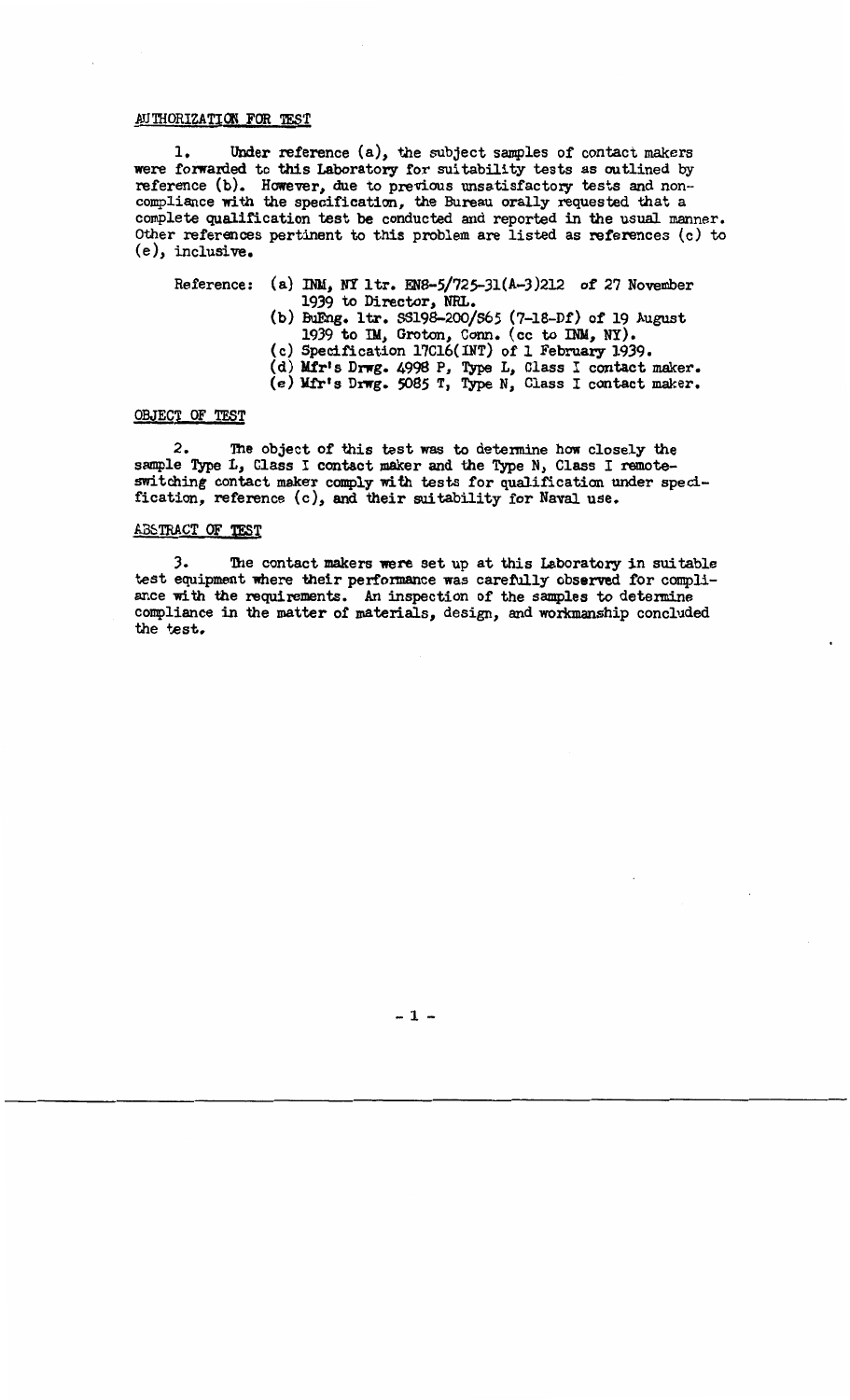### Conclusions

 $(a)$  The subject contact makers were found to be satisfactory and of good workmanship and design., except in the following respects :

- (1) Electrical. clearance between tenninals, pc. 14, and adjusting nut, pc. 26., of the Type L contact maker is not satisfactory.
- (2) Electrical. clearance between tenninals, pc. 24, and frame, pc. 1, of the Type N contact maker is not satisfactory.
- $(3)$  The sensitive bulb, pc. 14, of the Type N contact maker is of unidentified material and is sealed with solder at the end which is inserted in the engine cooling system. These dissimilar metals can., under unfavorable conditions, cause electrolysis and result in the failure of the seal.
- $(4)$  The operating point of the Type N, Class I, contact maker changed  $4.2^{\circ}$ F. as a result of the shock and vibration tests. This exceeds the 2.5 $\mathrm{P}$ . tolerance of the specifioation.

(b) The Type N, Class I, remote-switching contact maker checks with manufacturer's drawing, reference (e). However, the construction and materials of the sensitive element, pc. 14, and compensating elements, pc. 13, are not given.

 $(c)$  The drawing, reference  $(d)$ , forwarded by Inspector of Naval Material, New York, does not cover the modification to prevent pulsation. This change was partly covered by a later drawing of the same number forwarded by the manufacturer with a description of the modification.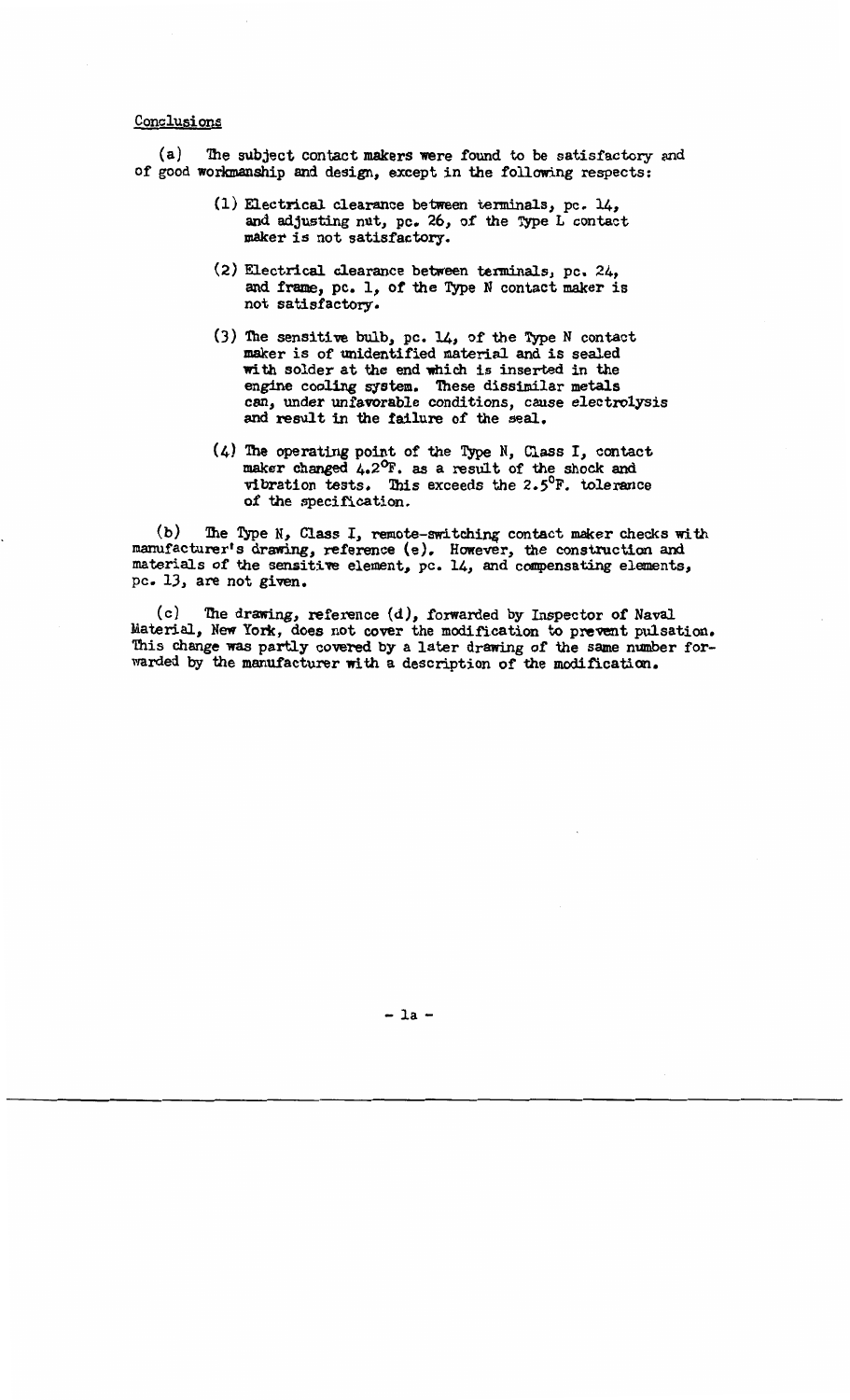## Recommendations

( a) It is recommended that both types of contact makers be approved for Naval use subject to the correction of the deficiencies outlined under "Conclusions," and satisfactory check tests.

(b) It is further recommended that, as the adjustment of the contact makers is somewhat unconventional, complete instructions be attached to *the* inside of the case covers.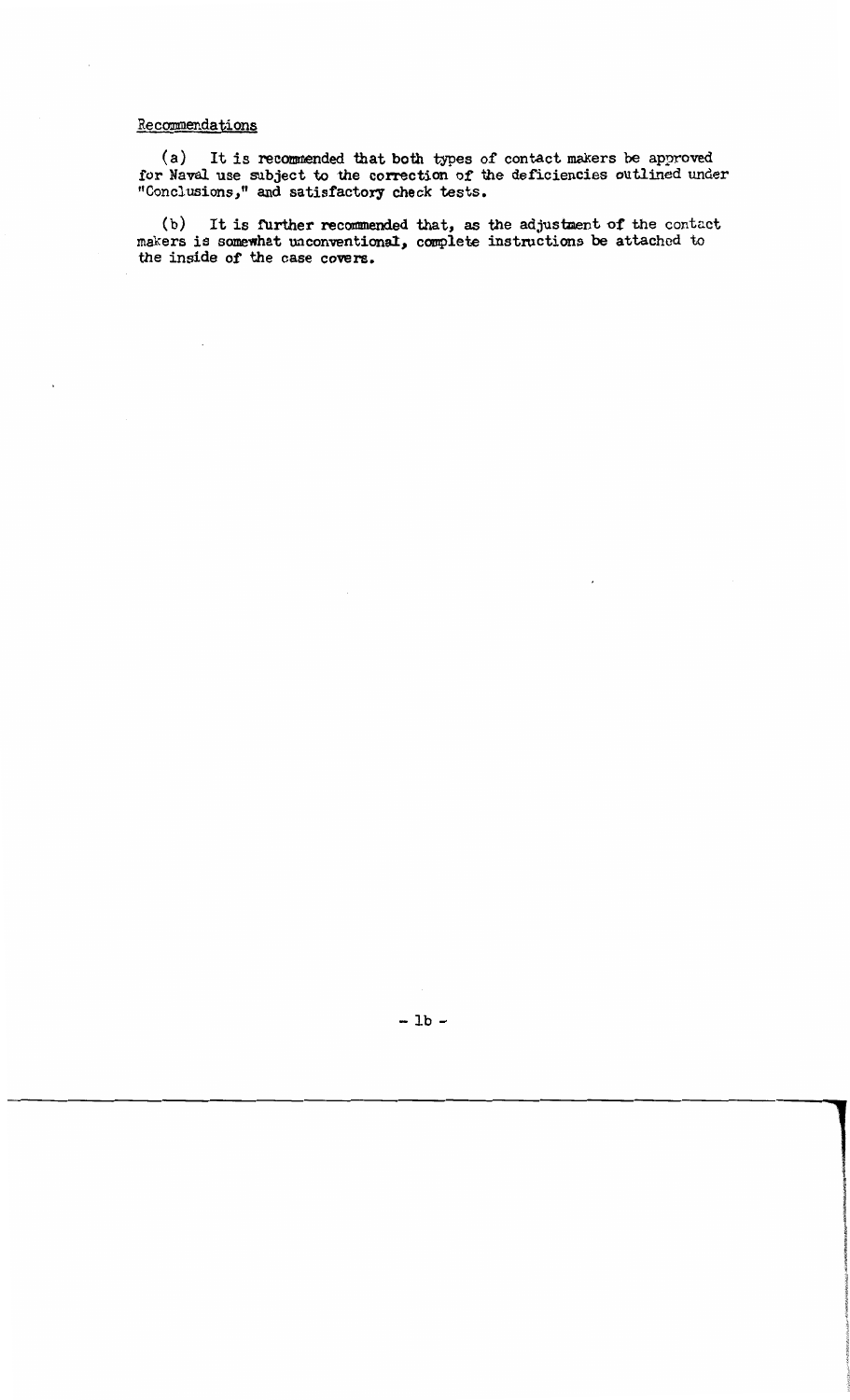### DESCRIPTION OF MATERIAL UNDER TEST

4. The Type L, Class I contact maker is shown by photograph, Plate l, and covered by drawing, reference (d). It is designed to close a circuit when the engine oil pressure drops below a predetermined setting (0 to 15 lbs.). A pulsation stop, pc.  $30$ , is provided and threads into tho top of the bellows housing through which the push rod works. The bellows head makes contact with the lower end of the sleeve just above the operating point., so that further movement is prevented. A 0.5 microfarad, 600 volt., d.c. condenser shunts *the* "micro-switch."

The adjustment of the contact maker is made in accordance with Note 8 of reference (d).

6. 'lhe Type N., Class I., remote-switching contact maker is shown by photograph., Plate 2, and covered by drawing., reference (e). It embodies a bellows, operated by the pressure developed in a metal expansion bulb., located at the end of the capillary tubing. The bellows, tubing, and expansion chamber are partly filled with liquid and are permanently sealed. The expansion bulb is provided with a packing gland  $(3/4$ -inch IPS male thread) for connecting into the system. A normally open "micro-switch" is so suspended that it may be raised by the operating bellows when the operating point is greatly exceeded. It is raised and lowered by two auxiliary bellows, designed to maintain the distance between the switch and the operating bellows and compensate for various ambient temperatures. A  $0.5$  microfarad, 600 volt, d.c. condenser shunts the "micro-switch."

#### *<u>NETHOD</u> OF TEST*

? • Each sample was set up in the usual testing equipment and subjected to the tests in the order outlined in paragraph F-2 of the specification, reference (c). When the Type "N" contact maker was tested at several ambient temperatures., all but about one foot of capillary tubing and the sensitive bulb were at the specified temperature.

#### RESULTS OF TEST§.

8. The data obtained during the period of the tests were as follows:

| Requirements                                                                                                                                             | Test Values |          |
|----------------------------------------------------------------------------------------------------------------------------------------------------------|-------------|----------|
|                                                                                                                                                          | Type L      | Type N   |
| Contact load: Switch shall be capable<br>of breaking a load of 4 amperes,<br>$0.5$ P.F., 115 volts.                                                      | Complied    | Complied |
| Endurance test: Shall operate 48 hours Complied<br>at the following rates:<br>Type $L - "On" 2 sec., "off" 2 sec.$<br>Type $N -$ One cycle each $5$ min. |             | Complied |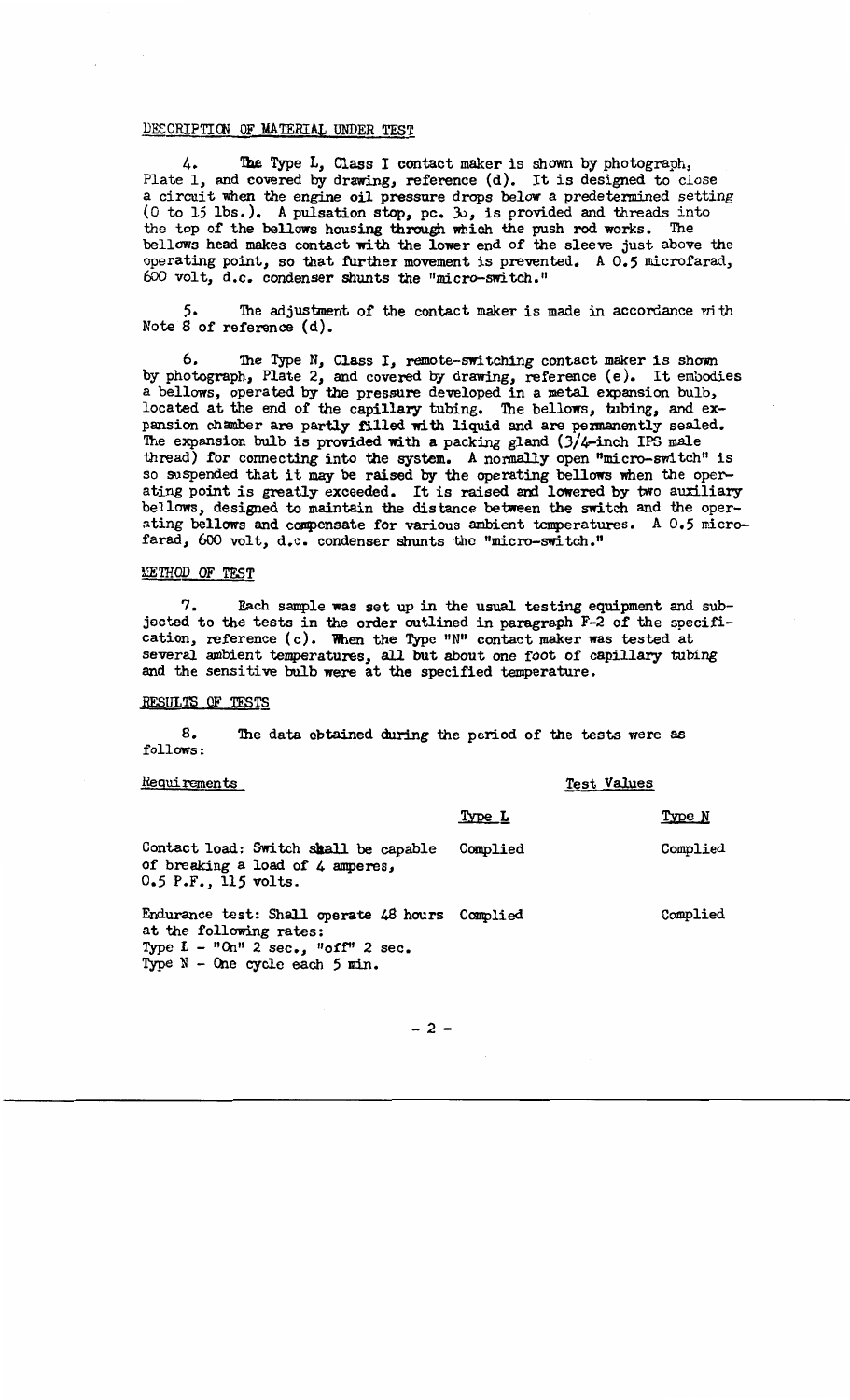## Requirement

water into the case.

| Requirements                                                                                                                                                                                                                                                                                                    | Test Values                              |                                                                                     |  |  |  |
|-----------------------------------------------------------------------------------------------------------------------------------------------------------------------------------------------------------------------------------------------------------------------------------------------------------------|------------------------------------------|-------------------------------------------------------------------------------------|--|--|--|
|                                                                                                                                                                                                                                                                                                                 | Type L                                   | <u>Type !!</u>                                                                      |  |  |  |
| Operation range: Shall be<br>adjustable over a range of<br>0 to 15 lbs./sq.in. for Type L;<br>100 to 225 $^{\circ}$ F. for Type N.                                                                                                                                                                              | 0.75 to 15 lbs. 94 to $223^{\circ}$ F.   |                                                                                     |  |  |  |
| Accuracy: Operating point shall<br>not vary more than:<br>$\pm 1/2$ lb. for Type L;<br>$\pm 2-1/2$ <sup>o</sup> F. for Type N.                                                                                                                                                                                  | Complied, see<br>Table 1.                | Complied, see<br>Table 2.                                                           |  |  |  |
| Shock and vibration tests:<br>Paragraph F-2e.                                                                                                                                                                                                                                                                   | Complied, see<br>Table 1.                | *Did not comply.<br>See Table 2 for<br>operation following<br>test.                 |  |  |  |
| Dielectric: Shall withstand<br>1500 volts, a.c., for 1 minute<br>between electrical parts and ground.                                                                                                                                                                                                           | Complied                                 | Complied                                                                            |  |  |  |
| Insulation resistance: Shall be<br>not less than 10 megohms at<br>500 volts.                                                                                                                                                                                                                                    | $200+$ megohms by<br>1000 volt "megger." | $200+$ megohms by<br>1000 volt "megger."                                            |  |  |  |
| Overpressure test: Type L shall<br>withstand 15 pressure cycles of<br>200 lbs./sq.in. for 10 seconds<br>applied at a rate not exceeding<br>$200$ lbs./sq.in./sec.                                                                                                                                               | Complied, see<br>Table 1.                |                                                                                     |  |  |  |
| Expansion chamber requirements:<br>Expansion chamber of the Type N<br>shall be designed for operation<br>when submerged in a liquid at or<br>less than 50 lbs./sq.in. It shall<br>be of corrosion resisting material<br>or material suitably treated to<br>prevent corrosion when exposed to<br>hot salt water. |                                          | Withstood<br>50 $1bs./sq.in.$<br>*See "Conclusions"<br>for corrosion<br>resistance. |  |  |  |
| Overtemperature test: Expansion<br>chamber of the Type N shall be<br>subjected to a temperature of<br>300°F. for 5 minutes without<br>damage.                                                                                                                                                                   |                                          | Complied                                                                            |  |  |  |
| Watertight integrity: Shall be<br>submerged under 3 feet of water<br>for 1 hour without the entry of                                                                                                                                                                                                            | Complied                                 | Complied                                                                            |  |  |  |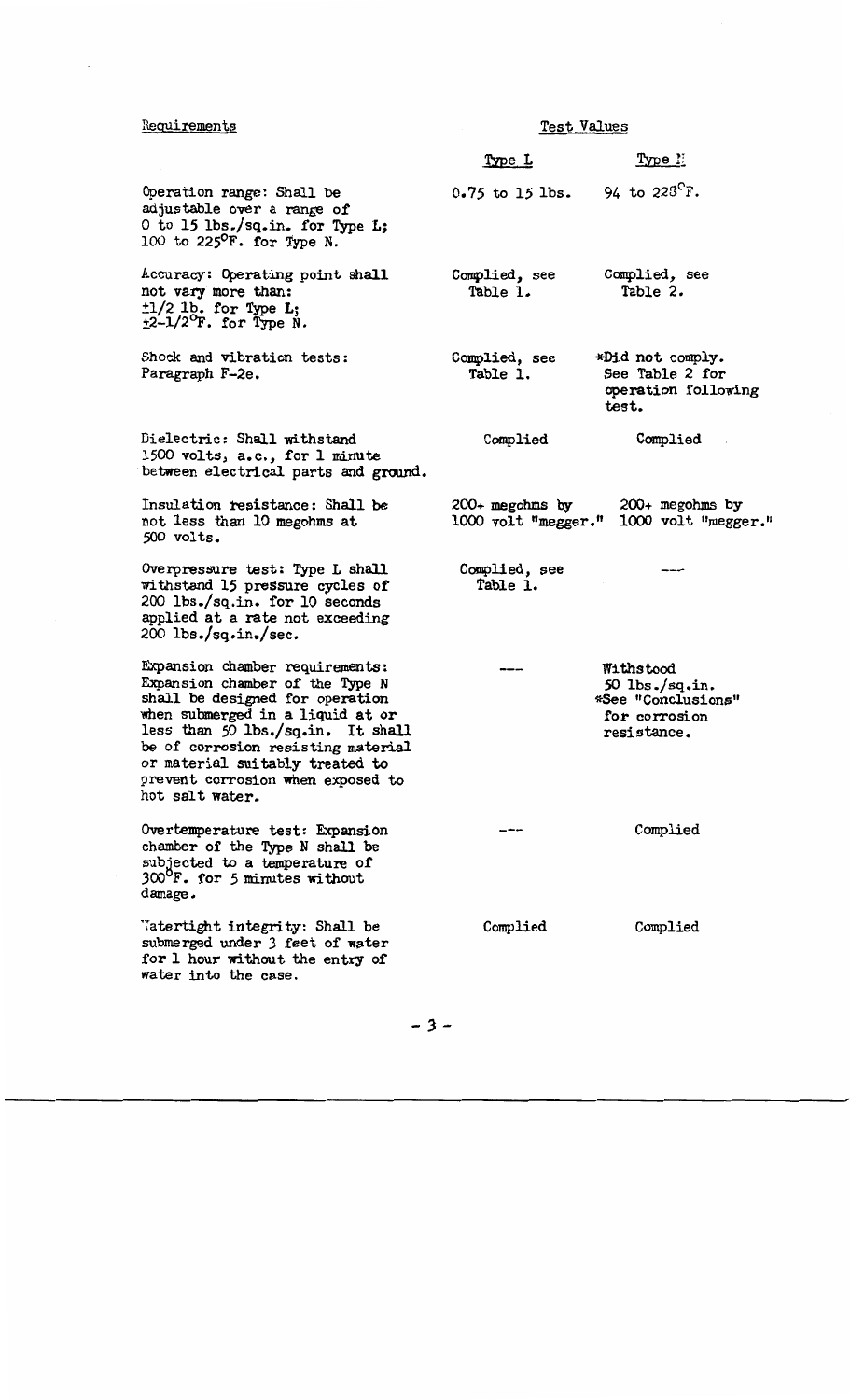## Requirements

Test Values

## Type L

## Type N

Clearance: There shall be not less than 1/4-inch between electrical circuits and ground unless separated by at least 1/8-inch of approved insulating material. Length of capillary tubing: Shall be as specified in contract or order. Weight: Not specified. \*Less than  $1/4$ -inch \*Less than  $1/4$ -inch between pcs. 1 and between  $pcs. 1$  and  $24.$ and 26. 12-1/2 feet *5* lbs. 13 oz. 6 lbs. 6 oz.

\*Denotes failure to comply with the specification. --- Requirement does not apply.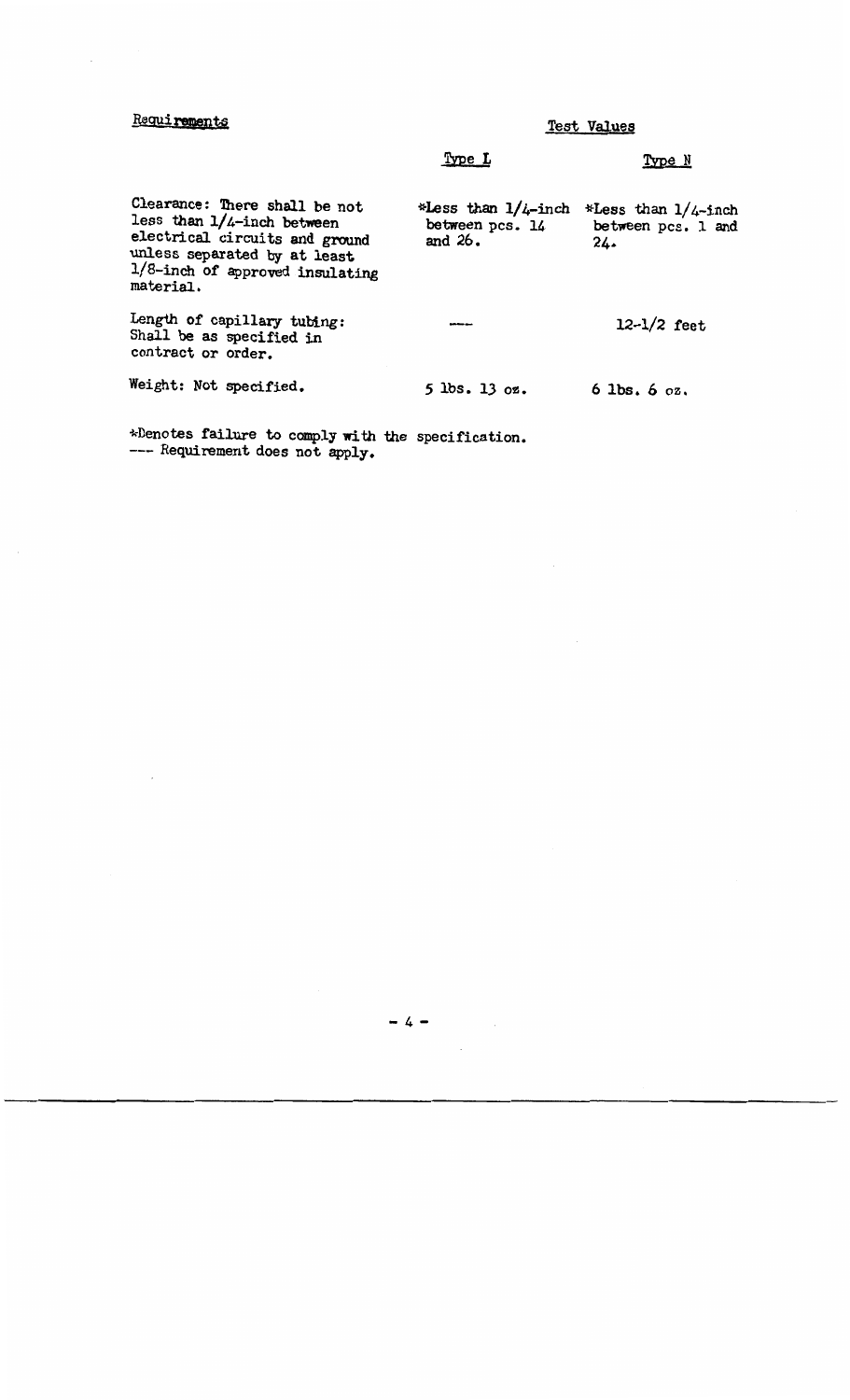#### **CONCLUSIONS**

9. The subject contact makers were found to be satisfactory and of good worl<manship and design, except in the following respects:

- (a) Electrical clearance between terminals, pc. 14, and adjusting nut, pc. 26, of the Type L contact maker is not satisfactory.
- (b) Electrical clearance between terminals, pc. 24, and frame, pc. 1, of the Type N contact maker is not satisfactory.
- $(c)$  The sensitive bulb, pc. 14, of the Type N contact maker is of unidentified material and is sealed with solder at the end which is inserted in the engine cooling system. These dissimilar metals can, under unfavorable conditions, cause electrolysis and result in the failure of the seal.
- (d) The operating point of the Type N, Class I, contact maker changed 4.2°F. as a result of the shock and vibration tests. This exceeds the 2.5°F tolerance of the specification.

10. The Type N, Class I, remote-switching contact maker checks with manufacturer's drawing, reference (e ). However, the construction and materials of the sensitive element, pc. 14, and compensating elements, pc. 13, are not given.

11. The drawing, reference (d), forwarded by Inspector of Naval Material, New York, does not cover the modification to prevent pulsation. This change was partly covered by a later drawing of the same number forwarded by the manufacturer with a description of the modification.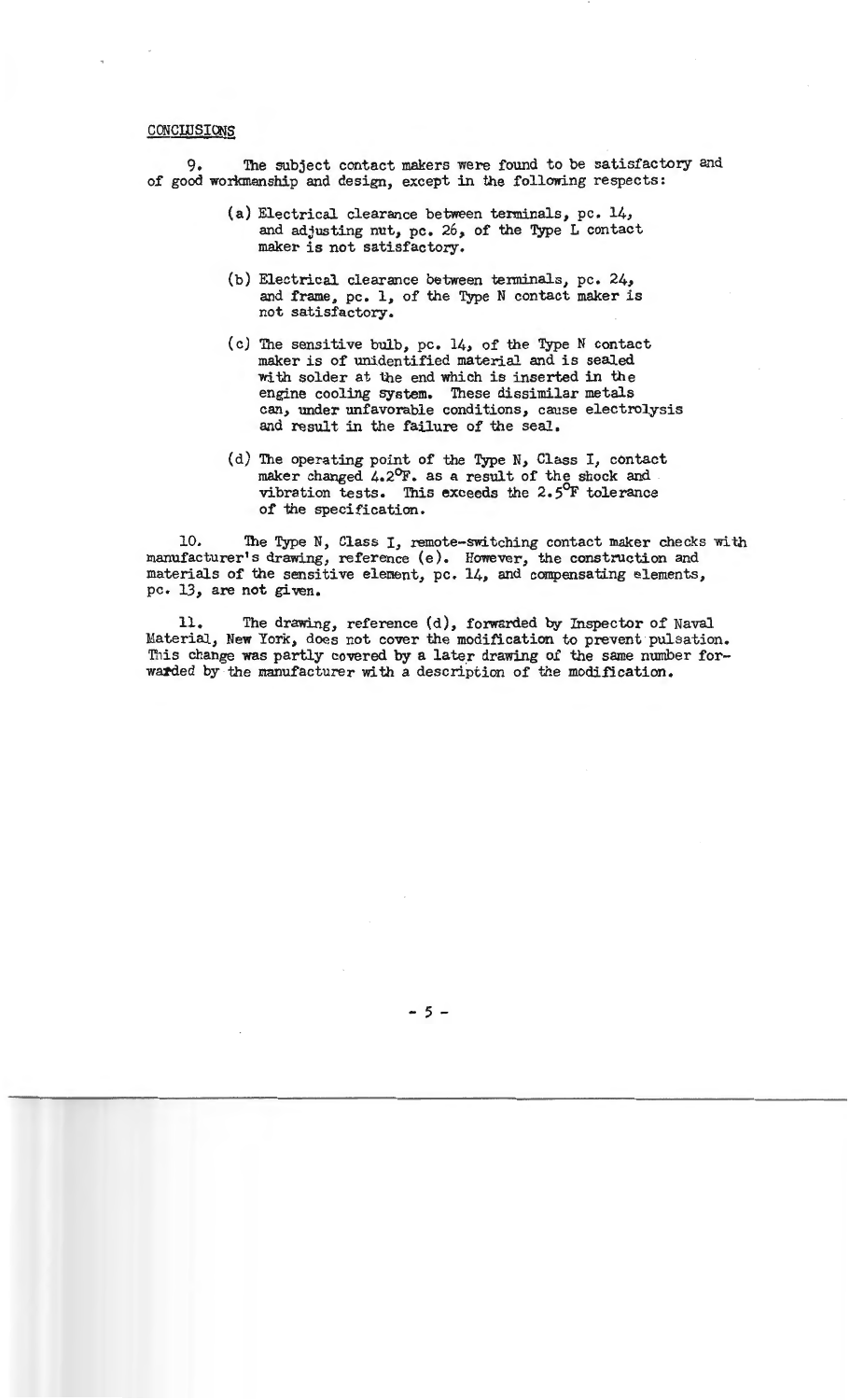## TABLE 1

# Type L - Class I - Contact Maker

# Or erating Points During Tests (Lbs./sq.in.)

| Condition and Ambient<br>Temperature                                                                       | Contacts<br>Closed           | Contacts<br><b>Opened</b>    | Differential                 |
|------------------------------------------------------------------------------------------------------------|------------------------------|------------------------------|------------------------------|
| At start of test: at 77 <sup>°</sup> F.<br>at $42^{\circ}$ F.<br>at $95^{\circ}$ F.<br>at $158^{\circ}$ F. | 5.60<br>5.45<br>5.60<br>5.60 | 5.65<br>5.65<br>5.70<br>5.80 | 0.05<br>0.20<br>0.10<br>0.20 |
| After endurance at $68^{\circ}$ F.                                                                         | 5.7                          | 5.75                         | 0.05                         |
| After shock test at $68^{\circ}$ F.                                                                        | 5.7                          | 5.8                          | 0.10                         |
| After vibration test at 68 <sup>°</sup> F.                                                                 | 5.67                         | 5.82                         | 0.15                         |
| After overpressure test at 68 <sup>°</sup> F. 5.8                                                          |                              | 5.95                         | 0.15                         |
| NOTE:<br>Estimated accuracy of pressure gauge is $\pm 0.1$ lb.                                             |                              |                              |                              |

## TABLE 2

# Type N - Class I - Remote Switching Contact Maker

Total

| Condition                                        | Ambient<br>Temperature<br>$\mathbf{P}_{\bullet}$ | Operating<br>Point at<br>$.1-.2^{\circ}$ F/min.<br>$\mathbf{p}$ | Change<br>from<br>Operating<br>Point<br>$\mathbf{P}_{\mathbf{F}}$ . | Original Operating<br>Point<br>at $5^{\circ}$ F/min.<br>F. | Lag<br>in<br>$\circ_{\mathbf{F}}$ | Change<br>from<br>Original<br>Operating<br>Point<br>$\circ_F$ . |
|--------------------------------------------------|--------------------------------------------------|-----------------------------------------------------------------|---------------------------------------------------------------------|------------------------------------------------------------|-----------------------------------|-----------------------------------------------------------------|
| At start of test.                                | 105<br>$\frac{50}{72}$<br>$158^{6}$              | 157.9<br>155.8<br>156.8<br>$-157.6$                             | $-2.1$<br>$-1.1$<br>$-.3$                                           | 159.5<br>157.9<br>159.1<br>159.3                           | 1.6<br>2.1<br>2.3<br>1.7          | $+1.6$<br>0<br>$+1.2$<br>$+1.4$                                 |
| After endurance<br>and hydrostatic<br>tests.     | 76                                               | 158.0                                                           | $+ -1$                                                              |                                                            |                                   | - 7                                                             |
| After shock and<br>vibration tests.              | 76                                               | 153.8                                                           | $-4.2$                                                              |                                                            |                                   | -4.1                                                            |
| OFF Point after<br>shock and vibration<br>tests. | 76                                               | 151.4<br>$(2.4^{\circ}$ differential)                           |                                                                     |                                                            |                                   |                                                                 |

NOTE: Results given are the average of 5 readings. Individual readings showed but little variation. Most of this was believed due to variations in the test equipment.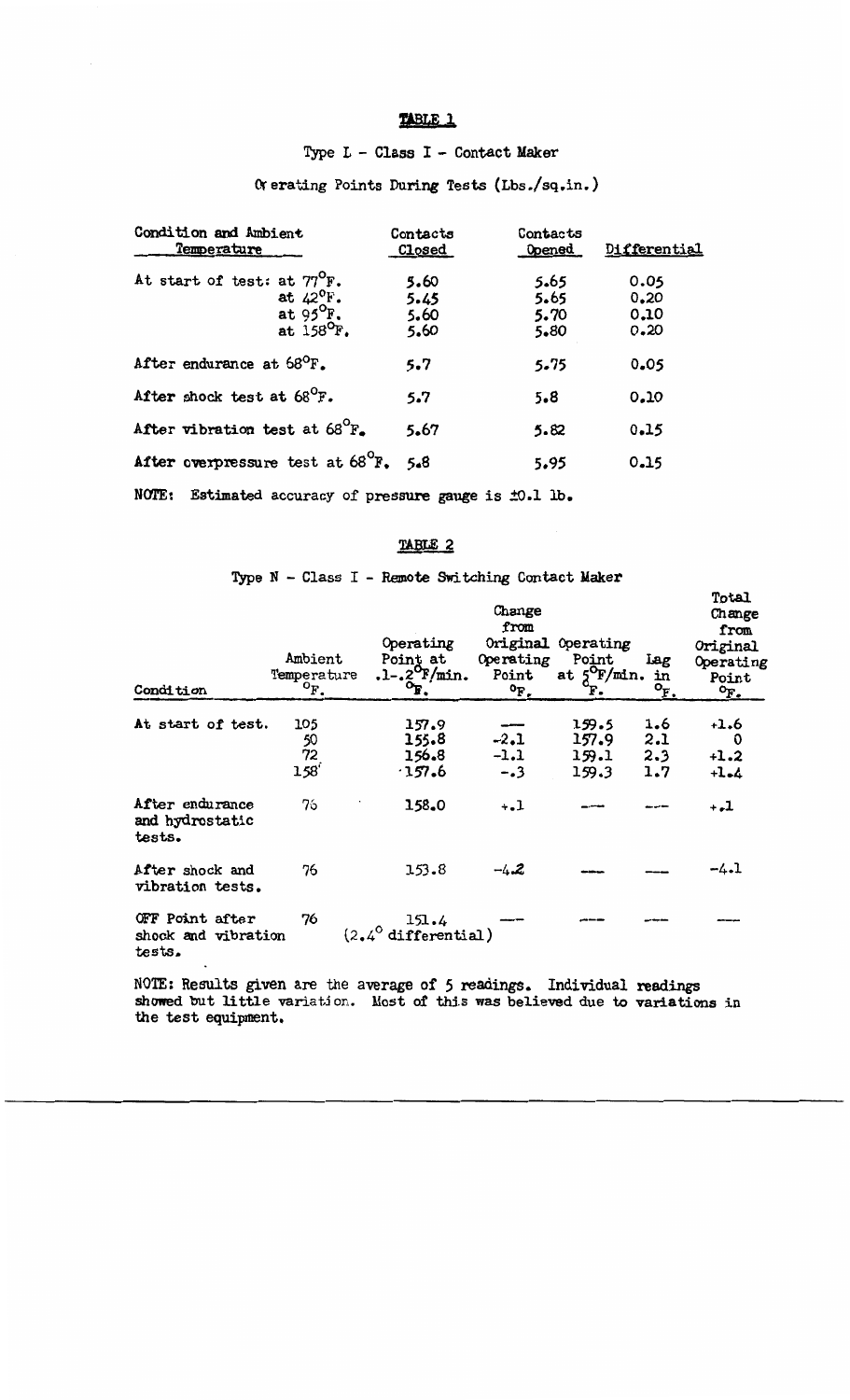